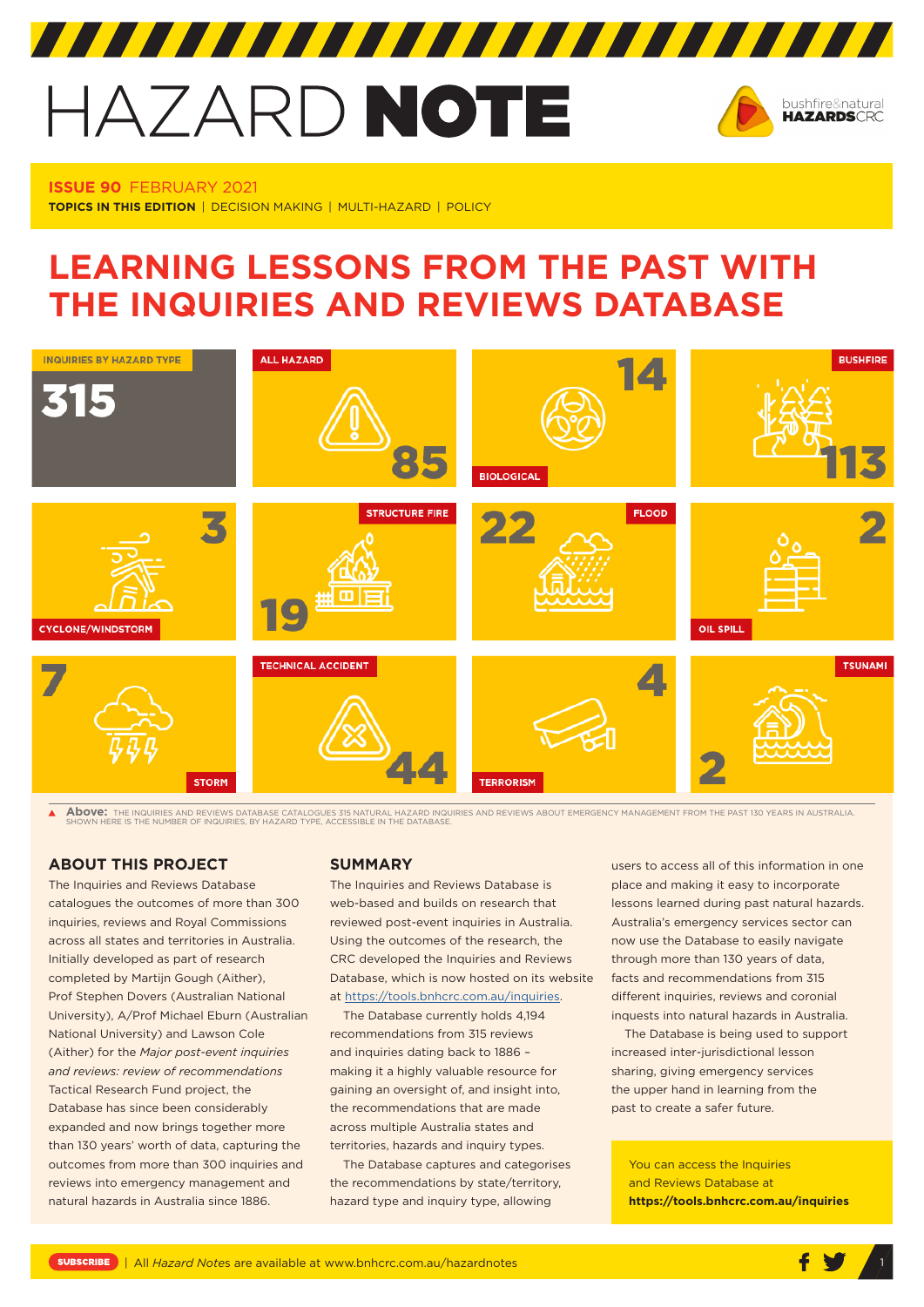

|    | <b>INQUIRY TYPES</b><br>315<br><b>TOTAL</b><br><b>INQUIRIES</b> |
|----|-----------------------------------------------------------------|
| 56 | <b>AGENCY</b>                                                   |
| 64 | <b>AUDIT</b>                                                    |
| 29 | <b>CORONIAL</b>                                                 |
| 11 | <b>GOVERNMENT</b>                                               |
| 72 | <b>INDEPENDENT</b>                                              |
| 59 | <b>PARLIAMENTARY</b>                                            |
| 24 | <b>ROYAL COMMISSION</b>                                         |

**FIGURE 1:** NUMBER OF INQUIRIES BY INQUIRY TYPE IN THE INQUIRIES AND REVIEWS DATABASE

# **BACKGROUND**

Natural hazards and emergencies in Australia are often followed by formal, complex, post-event inquiries, Royal Commissions and reviews, most recently the *2020 Royal Commission into National Natural Disaster Arrangements*. These inquiries vary in form and focus, however their common objective is to identify the causes and consequences of natural hazards, so as to inform better future practices that reduce damage and loss. Together, these inquiries have made thousands of recommendations and findings, varying across states and territories.

The outcomes and recommendations that arise from major inquiries in one state or territory sometimes have ramifications and can lead to reform in other states and territories. While this is especially the case with larger, higher profile events and inquiries, the extent to which crossjurisdictional lessons have been applied from less high-profile post-event inquiries and reviews is unclear. To enable lessons to be learned between states and territories after a natural hazard inquiry or review, emergency services need to be able to access a synthesised and categorised set of outcomes. This would help states and territories identify the main recurrent

themes and would assist agencies in the application of lessons in their own context.

This project and the subsequently developed Inquiries and Reviews Database addressed this need by developing a comprehensive and user-friendly database of thousands of recommendations from post-event reviews and inquiries, which can inform agencies' own identification of lessons now and into the future.

# **BUSHFIRE AND NATURAL HAZARDS CRC RESEARCH**

The Inquiries and Reviews Database was initially developed through a partnership between researchers at Aither and ANU, before being further expanded and managed by the CRC. The research team's approach broadly consisted of three phases: development of the database, coding recommendations and thematic analysis, and interpretation of findings. The research aim was to examine the ongoing value for state and territory emergency services to consider lessons from major reviews and inquiries from other states and territories.

#### **Database preparation**

The preparation of a searchable, retainable and updateable database, that compiles the

recommendations of inquiries and afteraction reviews, was required first, before undertaking analysis. Through a desktop search of keywords and relevant websites, more than 140 reviews and inquiries were identified, initially just between 2009 and 2017. This was refined by applying exclusion and inclusion criteria to identify a subset of appropriate reports. Reviews that did not appear to yield any practicable recommendations were ignored. A final shortlist of 55 major post-event reviews and inquiries was selected for analysis.

#### **Data coding and thematic analysis**

Initially, researchers incorporated 1,336 recommendations into the Database. This has since been expanded. Each recommendation was then independently coded into one of 32 broad themes, which are now included in the current Database's 39 recommendation topics. The themes were analysed to separate the largest high-level themes into groupings of recommendations with similar subject matters. The same process was applied to several themes that contained an average number of recommendations. The themes containing the least recommendations were also identified for analysis.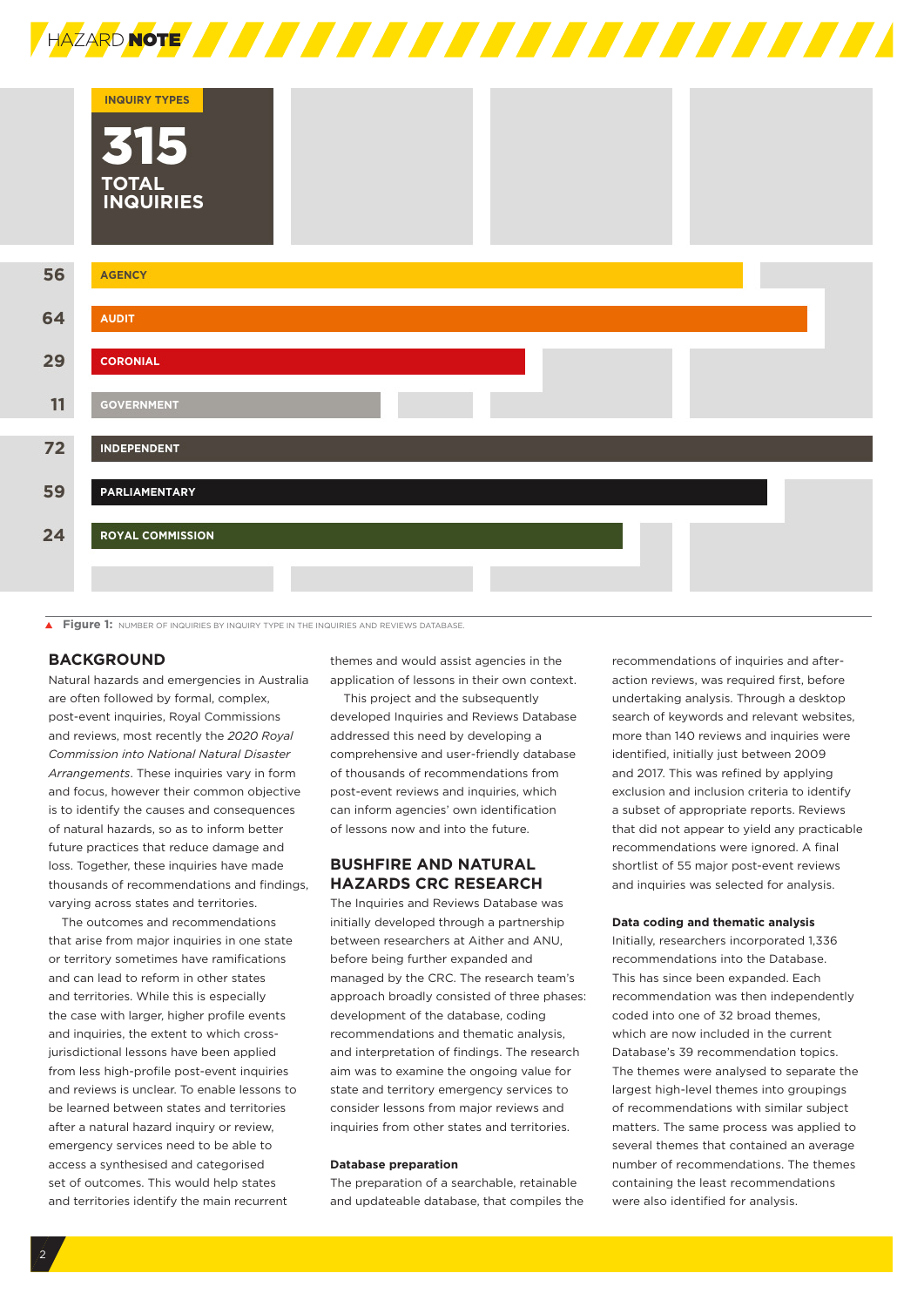

#### **END-USER STATEMENT**

"Such a relatively simple system, but such an incredible amount of knowledge contained within. It really is such a potentially powerful tool, and brilliant that it enables practitioners from across the sector to assess such a wide range of knowledge." **Stephen Sennet, Volunteer National Incident Management Officer, Australian Red Cross** 

"The inquiries and reports following major natural disasters are produced in the context of powerful community sentiment and political considerations such that, despite their best intentions, investigators often struggle to produce reports that are fully objective and complete. The CRC's new Inquiries and Reviews Database enables researchers to more effectively distil the accumulated wisdom from across a large and growing body of inquiry reports." **Adrian Birch, private data analyst and developer**

#### **Interpretation**

The last stage of the research was to examine the specific meaning of recommendations against others of the same subject matter, to understand whether they were generic in nature and recurred across multiple inquiries (and so could be valuable across multiple states and territories), or were specific to unique contexts.

### **RESEARCH FINDINGS**

The analysis and interpretation showed that there were a significant number of parallel recommendations made amongst the reviews and inquiries, as well as a number of recommendations that could have broad significance for multiple states and territories. While there were several recommendations that were not matched across states and territories, this may be due to the fact that some states and territories have not yet experienced an event that reveals specific weaknesses or issues in a system.

The analysis revealed that recommendations can generally be understood as belonging to one of what is now 39 descriptive topics, grouped under six key themes: agency organisation, responsibility, response, preparedness, research and technology, and recovery. The number of recommendations within each of the themes is represented in Figure 2 (page 4).

Within those themes, the topics with the largest number of recommendations are:

- doctrine, standards and reform (760 recommendations)
- emergency management agency and authority (334 recommendations)
- government responsibility (253 recommendations)
- training and behaviour (209 recommendations)
- inquiry, audit, lessons management (206 recommendations).

Among the recommendations were several calls for national consistency and cooperation, which has been recently echoed in the *2020 Royal Commission into National Natural Disaster Arrangements.* These recommendations are important because they elevate the goal of accurate and consistent information and communications across Australia, not just isolated to one or several states and territories.

# **HOW IS THE RESEARCH BEING USED?**

Since its release in 2019, the Inquiries and Reviews Database has been a valuable resource for gaining an overview of, and insight into, the recommendations that are made across multiple states and territories, hazards and inquiry types – helping government and emergency management agencies recognise past lessons and identify effective practices both now and into the future. The *2020 Royal Commission into National Natural Disaster Arrangements* referenced the Database and noted that it would not be seeking to duplicate efforts of past inquiries.

As of February 2021, the Database contains recommendations and findings from 315 inquiries and reviews relating to emergency management and natural hazards across all jurisdictions in Australia between 1886 and 2020, including agency, audit, coronial, government, independent parliamentary and Royal Commission inquiries (see Figure 1, page 2).

The data can be sorted by disaster and inquiry type, date and state/territory using a simple table display. For more in-depth analysis, CSV files can be downloaded allowing users to run local queries and reports.

The Database also contains the full recommendations from 186 inquiries and reviews between 2003 and 2020. A facetted exploration interface enables a filtersearch of 4,194 recommendations, allowing effective search and comparison through keywords and themes (Figure 2, page 4).

The Inquiries and Reviews Database can be used for a variety of purposes including:

- to compare equivalent recommendations between inquiries, themes and jurisdictions
- to track inquiries across jurisdiction, year and types
- to download and work with all inquiries and listed recommendations for the particular needs of an organisation.

To give a specific example, a search for bushfire inquiries in the Database shows that, since 2003, there have been 82 inquiries resulting in 1,748 recommendations. The 'doctrine, standards and reform' classification has the most recommendations (254). 'Emergency management agency and authority' and 'Incident Management Teams' have also had many related recommendations, with 110 and 88 respectively.

For floods since 2003, there have been 19 related inquiries with 478 resulting recommendations; 135 of which relate to 'land use and building regulations', 76 to 'government responsibility' and 72 to 'doctrine, standards and reform'.

On the other hand, there have been only two tsunami-related inquiries in Australia since 1886, with three resulting recommendations relating to 'research' and the 'role of Commonwealth Government' from the 2005 *Tsunamis – Does anyone have to die?* Federal inquiry.

# **FURTHER READING**

Cole L, Dovers S, Eburn M & Gough M (2017) Major post-event inquiries and reviews: review of recommendations, Bushfire and Natural Hazards CRC, Melbourne, [https://www.bnhcrc.com.](https://www.bnhcrc.com.au/publications/biblio/bnh-4392) [au/publications/biblio/bnh-4392.](https://www.bnhcrc.com.au/publications/biblio/bnh-4392)

Royal Commission into National Natural Disaster Arrangements (2020) *Background paper: Australian inquiries and reports concerning natural disasters*, Commonwealth of Australia, https:// naturaldisaster.royalcommission.gov. au/publications/background-paperaustralian-inquiries-and-reportsconcerning-natural-disasters

Inquiries and Reviews Database website (2019) Bushfire and Natural Hazards CRC, <https://tools.bnhcrc.com.au/inquiries>